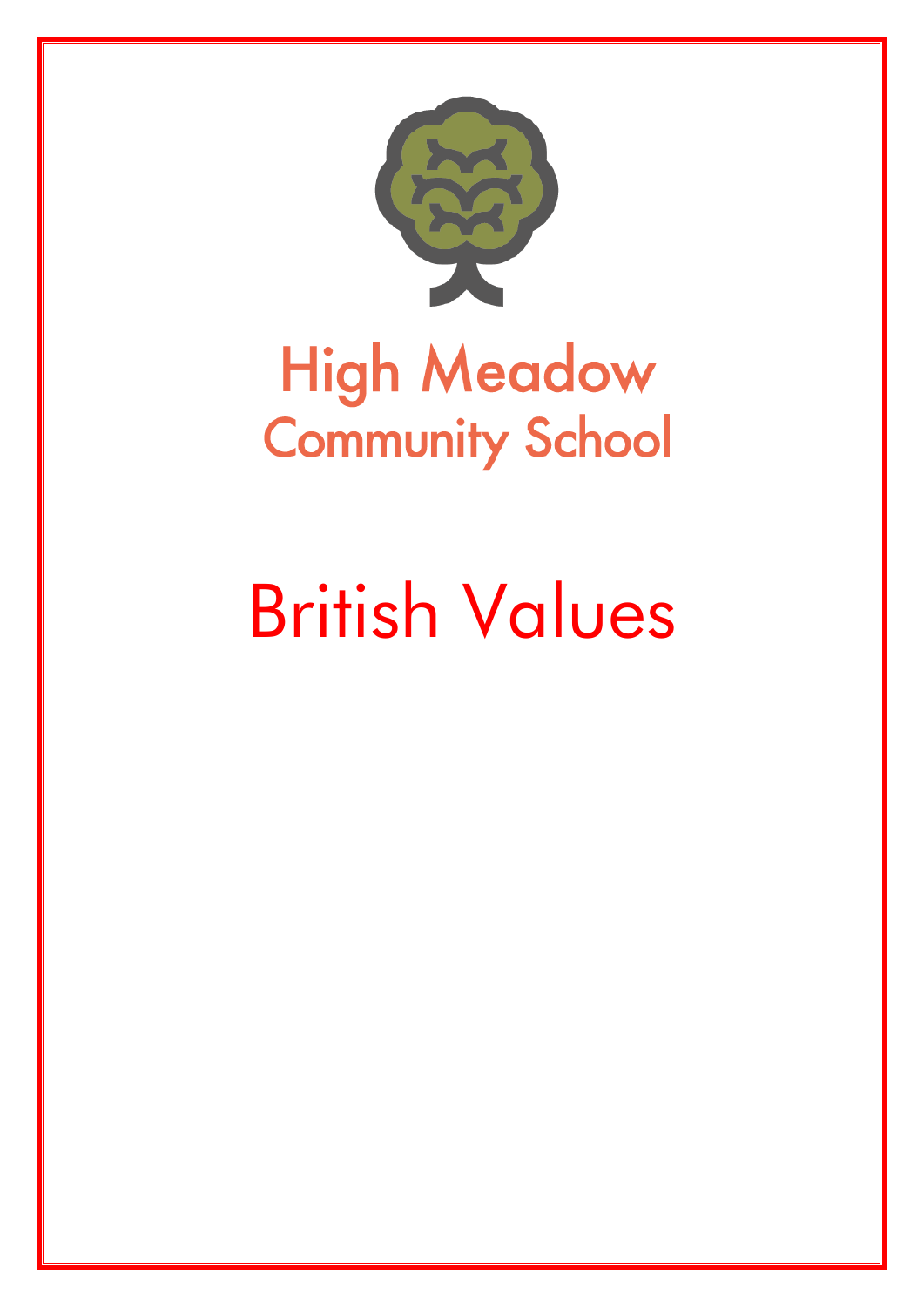

# **British Values and High Meadow Community School**

High Meadow Community School is committed to serving the local community and its surrounding areas. We recognise the multi-cultural, multi-faith and ever changing nature of the United Kingdom and therefore those we serve.

Her Majesty's Government emphasizes that schools are required to ensure that key 'British Values' are taught in all UK schools. The government sets out its definition of British Values in the 'Prevent Strategy'.

## **How do we contribute to the Promotion of British Values at High Meadow Community School?**

The examples that follow are an indication of some of the ways we seek to embed British Values at High Meadow Community School through our PSHE provision, No Outsiders lessons and our day to day routines, values and behaviours. It should be seen as an indication of our approach rather than an exhaustive list:

## **Democracy:**

Democracy is clearly evident within the school. Pupils have the opportunity to have their voices heard through our School Council and Pupil questionnaires. The democratic process is employed for important decisions within the school community in order that children can see, first hand, how this process works. From a curricular point of view, the principle of democracy is explored in History, Religious Education and PSHE.

#### **The Rule of Law:**

Our children learn that Laws help keep everyone safe and learn about the places in which the Laws are written. They learn about The Queen and her role in accepting Laws that have been heard in the Houses of Parliament.

Ī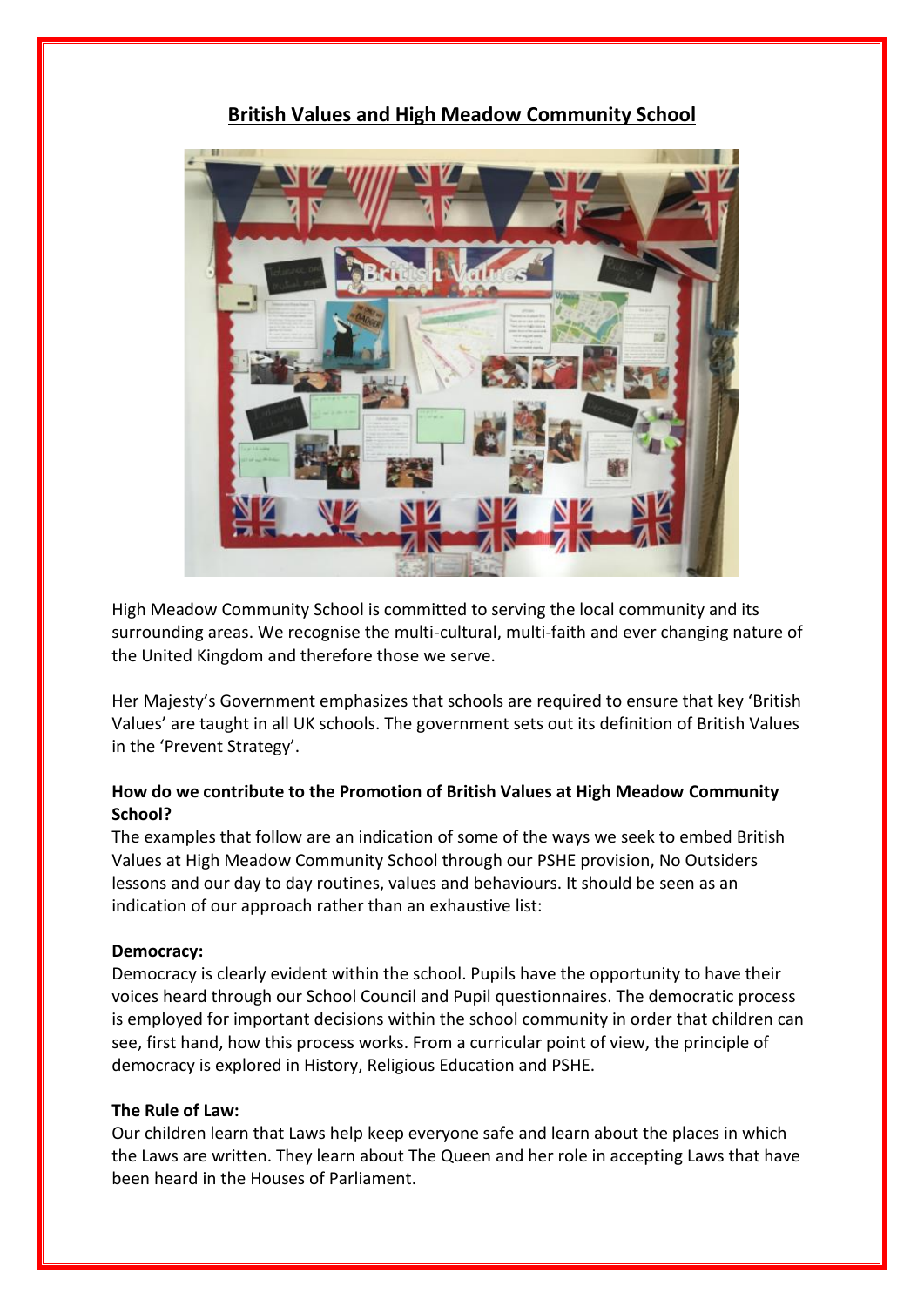The importance of Laws, whether they be those that govern the class, the school or the country, are consistently reinforced through everything that staff and children do each and every day. Clear and concise expectations of behaviour (Safe, Respectful and Ready) will be described, modelled and encouraged through class assemblies, playtimes, lunchtimes and in class time to ensure that all children understand what is safe.



#### **Individual Liberty:**

Within school, pupils are actively encouraged to make choices, knowing that they are in a safe and supportive environment. As a school we educate and provide boundaries for young pupils to make choices safety, through of provision of a safe environment and empowering education. Pupils are encouraged to know, understand and exercise their rights and personal freedoms and advise how to exercise these safely, for example through our E-Safety, PSHE lessons and No Outsiders sessions. Whether it be through choice of lunch, of how they record, of participation in our numerous extra-curricular clubs and opportunities, pupils are given the freedom to make choices.



#### **Mutual Respect:**

Part of our school ethos is around core values such as 'respect' and 'positive relationships' and pupils have been part of discussions and assemblies related to what this means and how it is shown. This is reiterated through our Positive Behaviour Policy. Our children learn about respect for those who help keep our country safe too and participate in Remembrance Day activities within school.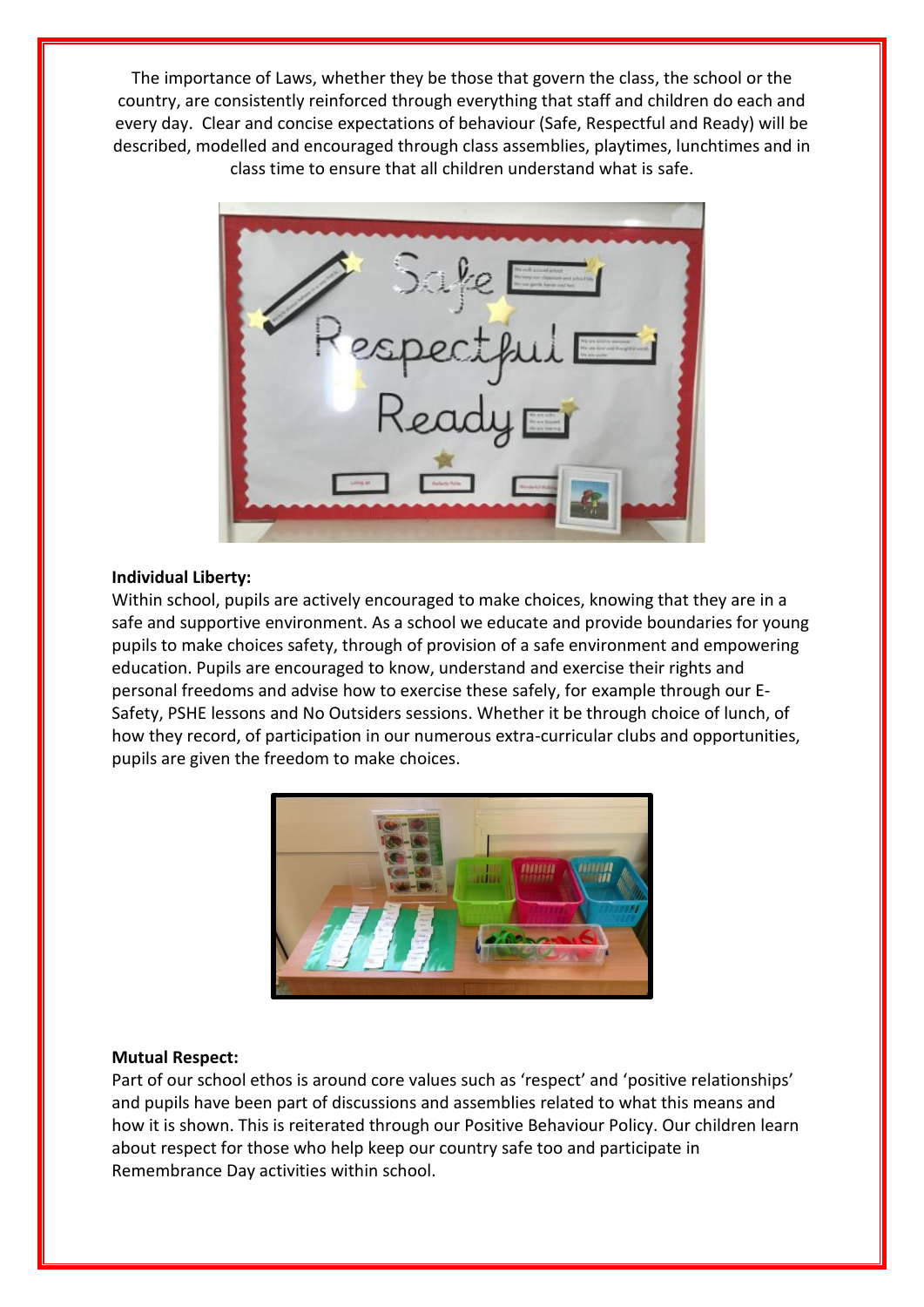

#### **Tolerance of those of Different Faiths and Beliefs:**

At High Meadow Community School, we aim to teach the children to recognise and accept difference. We have a duty to prepare them for modern life in Britain. In school and their future workplace they will be working alongside peers and colleagues of different race, religion, gender, age, disability and sexual orientation. It is paramount that future generations are able to accept differences, accept the views of others and treat each other with respect, even if they disagree. We expect the children to express their views with kindness and consideration for the feelings of others. Our key message is that we are all equal and we all belong, we are all insiders, there are no outsiders in our school. In order to promote this ethos at High Meadow, we have chosen to use a resource that embeds equality, called **'No Outsiders.'**